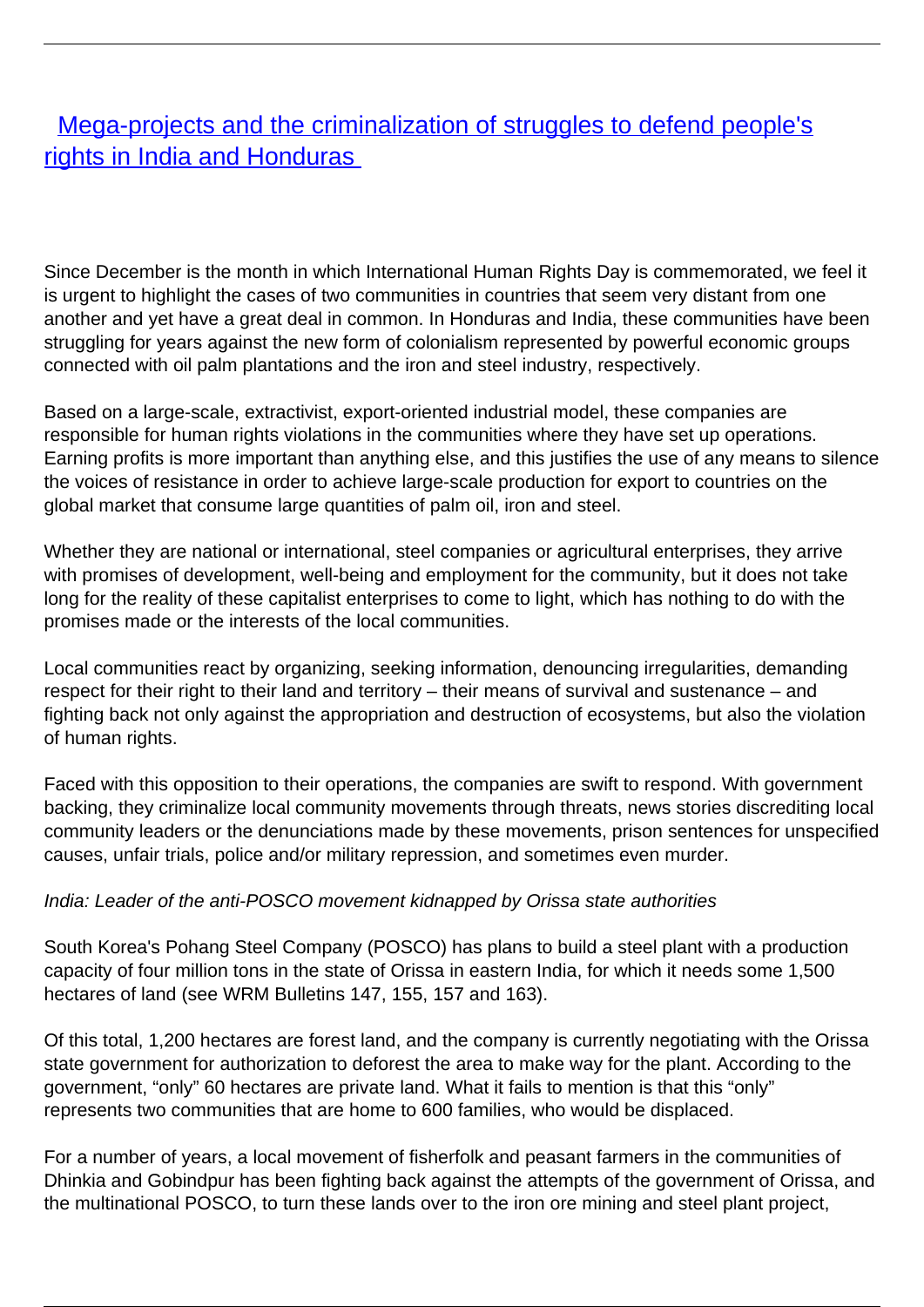which would include the construction of a highway to provide access to the plant.

Although the government claims that the land acquisition process has been peaceful, protestors and activists maintain that the government has coerced them into giving in by deploying a huge number of police officers in the area. Abhay Sahoo, one of the leaders of POSCO Pratirodh Sangram Samiti (PPSS, which means Group to Resist POSCO), wonders why the government is so upset over obstacles to this project. The local communities are defending their vibrant economy based on betel, fish and rice production, which would allow them to ensure the well-being of future generations "without any such project, which promises only to destroy everything around us," Sahoo told the IPS news agency (see<http://ipsnews.net/news.asp?idnews=56216>).

As a consequence of this opposition, Sahoo was arrested in late November near the proposed site of the steel plant and is currently being held in preventive custody, after a request for bail was denied. This is happening after the inhabitants of Dhinkia and Gobindpur heroically resisted – in the blistering heat of summer and for more than two months – the attacks of the police, drawing the entire country's attention to the threat to their prosperous local economy and ecosystems. It is also taking place in the context of denunciations made to the Ministry of the Environment regarding the authorization for the company to clear forests for the project, which they consider immoral and contrary to their wishes – referring to a recent bill that requires the consent of 80% of the population.

The situation recently became even more dramatic, when more than 500 armed men – a sort of private militia – backed by the police and the government came in to break up a non-violent demonstration organized by the PPSS, in which 2,000 people, including men, women and children, formed a human barricade by lying on the ground to prevent the company from entering the area. The militia attacked the protesters with bombs and guns, injuring at least eight people, including one woman who was seriously wounded.

The communities of Dhinkia and Gobindpur need our solidarity. The repression of the PPSS movement, the arrest of movement leader Abhay Sahoo, and the attack on the peaceful demonstration by these two communities deserve the condemnation of the international community, as does the POSCO mega-project: in addition to being socially unjust and economically destructive, it is responsible for the violation of human rights in Orissa. (A sample letter to the government and Human Rights Commission of India is available here:<http://www.wrm.org.uy/India/letter12-2011.html>).

## Honduras: Urgent call for solidarity with the Bajo Aguán Campesino Movement

The Campesino Movement of Bajo Aguán, in northern Honduras, recently published an open letter which declares:"The Massacre in Bajo Aguán Must Be Stopped Urgently!" In addition to sounding an alarm over the extreme situation in the region, the letter is also a call for support from the international community, including peoples, governments and institutions (see [http://movimientocampesinodelaguan.blogspot.com/](http://movimientocampesinodelaguan.blogspot.com/2011/11/llamamiento-urgente-de-solidaridad-con.html) [2011/11/llamamiento-urgente-de-solidaridad-con.html](http://movimientocampesinodelaguan.blogspot.com/2011/11/llamamiento-urgente-de-solidaridad-con.html)).

The people of Bajo Aguán live in constant danger, with "a military and police presence which has recently increased significantly – a presence which has been repeatedly blamed for its role in the repression," the letter states.

"The seriousness of the problem was highlighted on October 24, at the 143rd Period of Sessions of the Inter-American Commission on Human Rights (IACHR), which noted the increase in murders – 42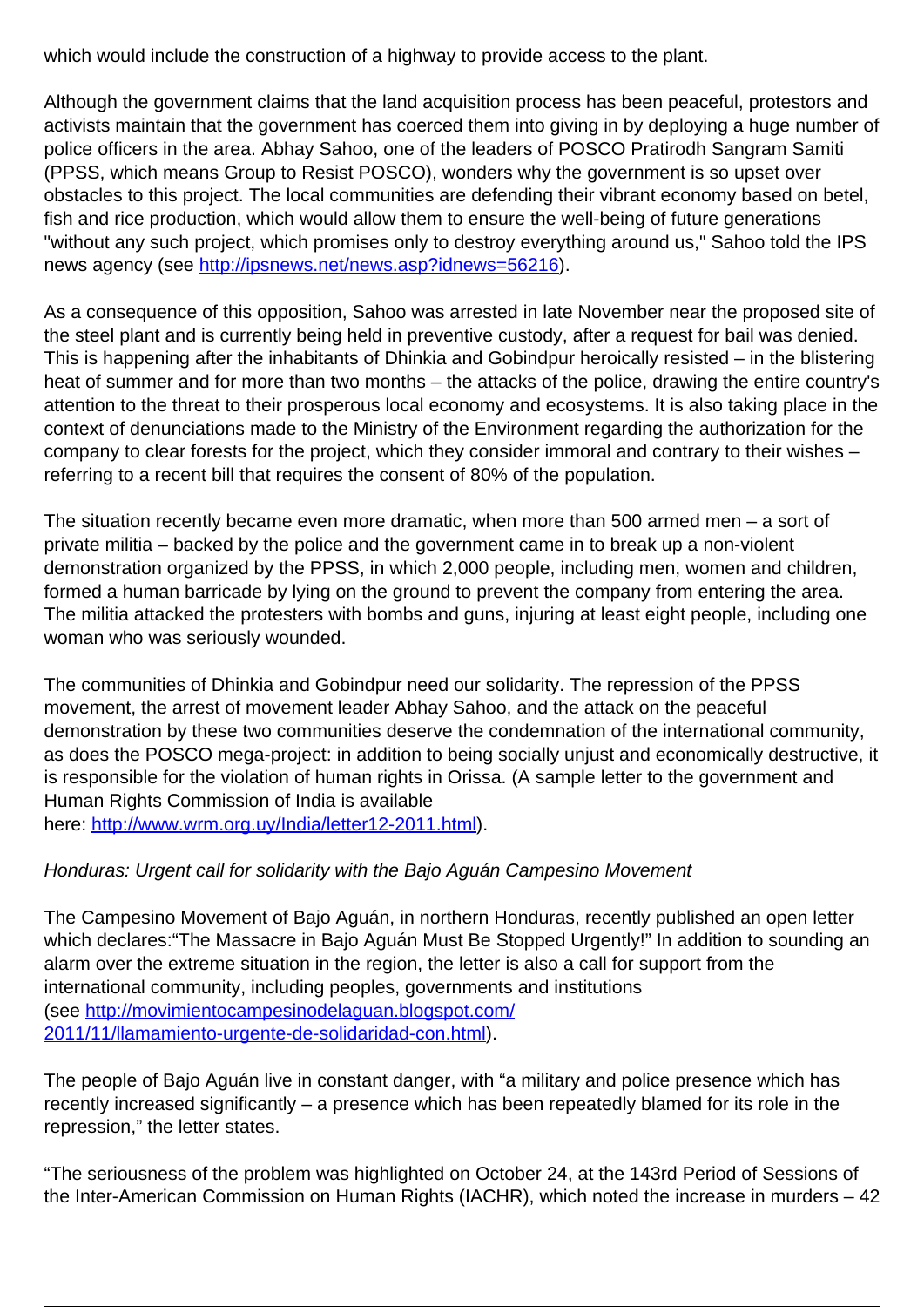members of campesino organizations were murdered between September 2009 and October 2011 – persecutions, threats and intimidation of 3,500 campesino families demanding their right to land and food, and who find themselves completely defenceless when confronted with the criminal repression and plunder by the Honduran oligarchy, primarily associated with oil palm production in this region and closely linked with the political regime installed after the 2009 coup. In addition to these murders, there are legal proceedings against more than 160 campesinos – as of July 2011 – forced evictions, and the destruction of the homes and livelihoods of entire villages.

"According to the reports and public statements available, over 600,000 of the country's families are landless, and the Honduran state has no agrarian strategy to deal with this serious social problem. The land conflict in Honduras became more polarized as a result of the 1992 Agricultural Modernization Law, which allowed the existing limits on land tenure to be exceeded, leading to enormous plantations in Bajo Aguán concentrated in the hands of large landowners such as Miguel Facussé, Reynaldo Canales and René Morales Carazo," the letter reports.

In an interview with Rel-UITA, a local campesino leader stressed, "Campesino families are demanding land because they have nothing to eat. We need to grow our own food and also to contribute to the local and national economy. Monoculture plantations are one of the reasons that has led us to this land conflict, and we cannot continue to perpetuate this model." (See "Palma africana y derechos humanos. El agua y el aceite"

at [http://www.rel-uita.org/agricultura/palma\\_africana/index.htm](http://www.rel-uita.org/agricultura/palma_africana/index.htm))

The open letter notes that "while death and terror continue to sweep through the fields of Bajo Aguán, and the regime criminalizes the campesino struggle and intensifies the militarization of the area, its leader, Porfirio Lobo, assures the world that the peace and reconciliation process in the country is making progress, thereby securing the reintegration of the State of Honduras into the Organization of American States (OAS) and other international bodies as an active member with full voting rights. At the same time, free rein is given to ambitious plans for investment, indebtedness and occupation of the country's territory, in order to increase the plundering and depredation. Far from achieving this peace and reconciliation, the Honduran people are suffering the impacts of a system which has collapsed."

"Beginning in June of this year, with the involvement of the Inter-American Development Bank (IDB), the World Bank, the United States and others, and justified by a new Central American Regional Security Initiative which is supposedly aimed at more effectively combating the drug trade and other forms of organized crime, strong support and increased supplies are being provided precisely to those sectors most implicated in these crimes. This new transnationalization of a very peculiar concept of security, always under US control, already has many precedents in the country and the region, including the 'security chapter' incorporated into NAFTA, whose results in Mexico can be clearly seen. We also cannot ignore its links with policies for investment, indebtedness and territorial control, under which, in the Bajo Aguán and Garífuna coastal areas, among other parts of Honduras, there are efforts to impose projects for 'greenwashed' land grabbing – 'renewable energy', 'ecological reforestation' and 'sustainable tourism' – despite the opposition of local populations whose means of livelihood are increasingly threatened."

Among other requests, the open letter calls on the Organization of American States to urgently designate a verification commission for the situation in Bajo Aguán, with the support of the Inter-American Commission on Human Rights (IACHR). It also urges "international financial institutions, investors and international 'donors' to suspend all operations that affect the region, until their necessity and legitimacy are confirmed from the perspective of the rights of the affected